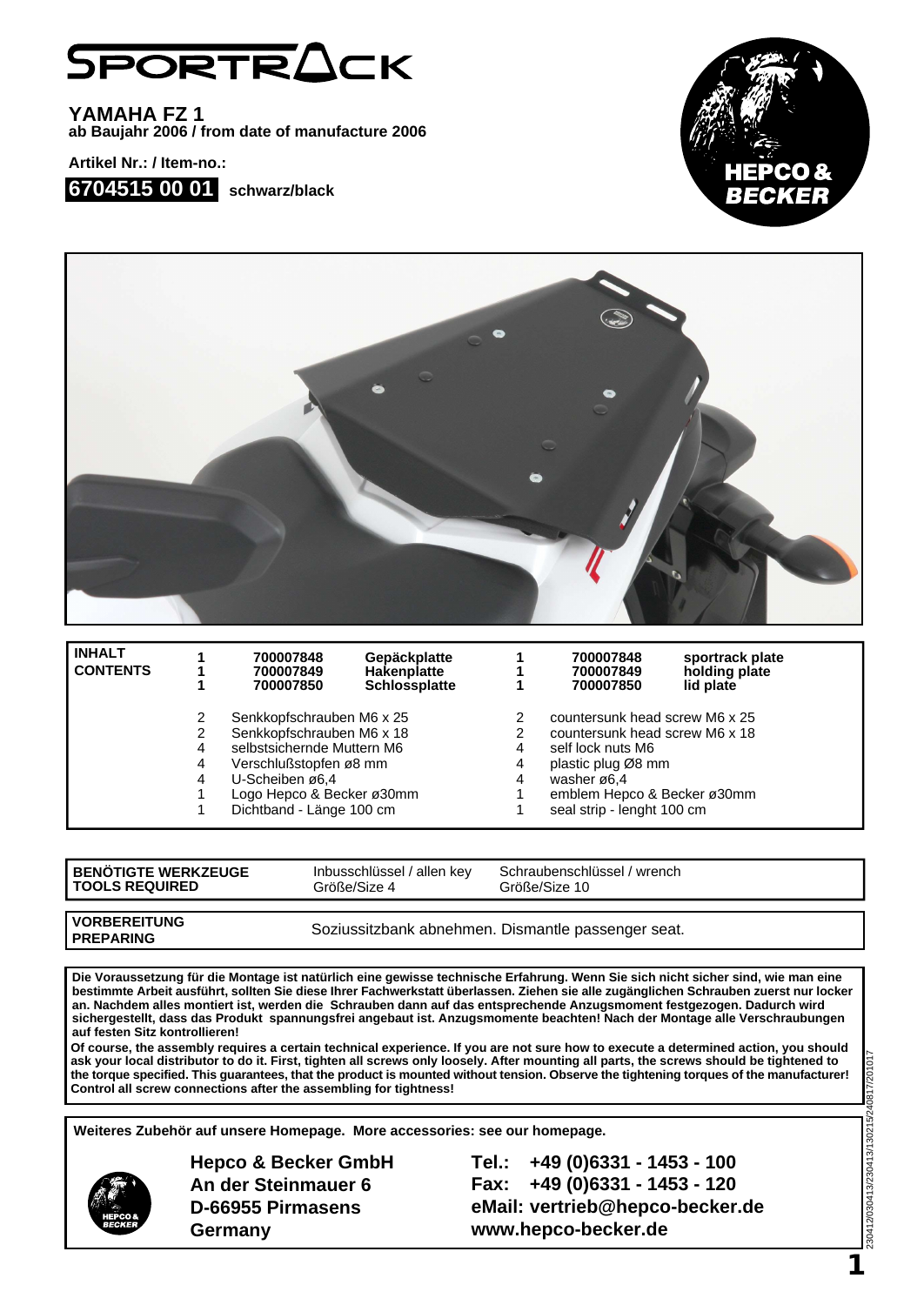## **PORTRACK**

**YAMAHA FZ 1 ab Baujahr 2006 / from date of manufacture 2006**

**Artikel Nr.: / Item-no.:**





Montage des Sportracks:

Schlossplatte (1) mit 2x Senkschraube M6x25 und 2x selbstsichernde Mutter M6 und 2x U-Scheibe Ø6,4 an die Gepäckplatte schrauben.

Hakenplatte (2) mit 2x Senkschraube M6x18 und selbstsichernde Mutter M6 und 2x U-Scheibe Ø6,4 an die Gepäckplatte schrauben. Jeweils Anbaurichtungen beachten.

Die 4x nicht benutzten Bohrungen in der Gepäckplatte mit den Verschlussstopfen verschließen.

Die Befestigung des Sportracks am Motorrad erfolgt in der gleichen Weise wie beim Soziussitz. Vor der Fahrt den festen Sitz des Sportracks im Schloss kontrollieren.

Fastening of the sportrack:

Fix the lid plate  $(1)$  to the sportrack plate with countersunk head screws M6 x 25, washers ø6,4 and self lock nuts M6.

Fix the holding plate  $(2)$  to the sportrack plate with countersunk head screws M6 x 18, washers ø6.4 and self lock nuts M6.

Seal up the 4 holes not in use with sealing plugs.

Fixing the SPORTRACK onto the motorbike is the same as fixing a pillion seat.

Please check that the SPORTRACK is securely fitted before driving.